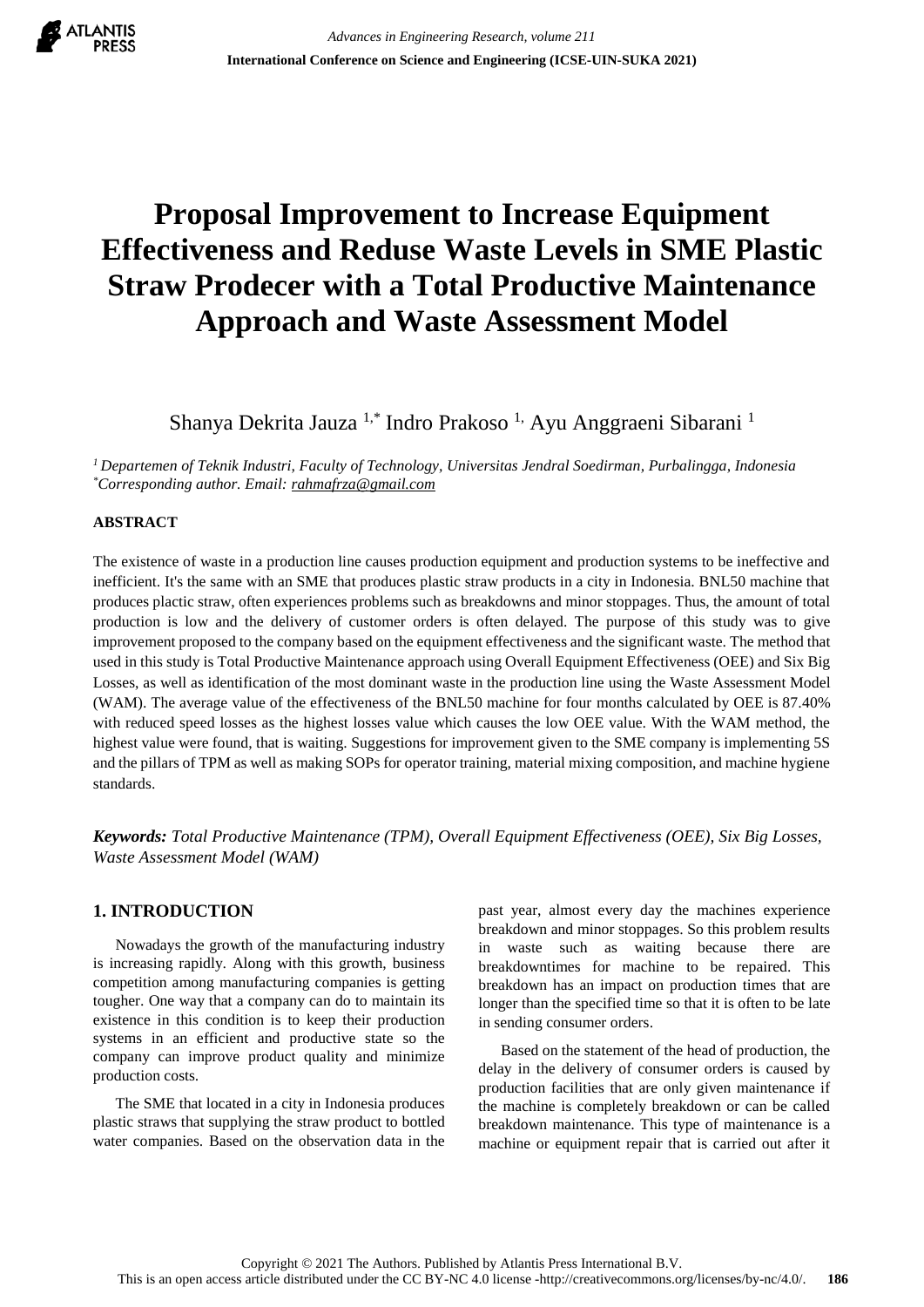fails to perform the desired function [1]. The problem of the BNL50 machine because of the breakdown maintenance include the reduced speed of the machine in the melting process, the machine is clogged with rough dough so that it cannot go down to the straw formation section, and product defects are also produced.

Total Productive Maintenance (TPM) is a lean approach that is compatible with the problems faced by the company. TPM is useful as a means to increase productivity, minimize breakdown, and maximize efficiency. One of the main measures in TPM in measuring the efficiency of production equipment is Overall Equipment Effectiveness (OEE) and Six Big Losses [2]. The OEE method is designed to identify losses consisting of breakdown losses, planned downtime losses, minor stoppages, reduce speed losses, rejects on startup and rejects in process.

The company also need to identify waste in the production process, so that the level of waste can be reduced and the effectiveness and productivity of the production process can be increased. The method that can be used to identify waste is using the Waste Assessment Model method. The WAM method is a method used to calculate the value of waste in a work area using 2 assessment questionnaires, including the Waste Relationship Matrix (WRM) and the Waste Assessment Questionnaire (WAQ) [3].

## **2. LITERATUR REVIEW**

The effectiveness of production equipment greatly affects the quality of a company's production process. The value of effectiveness depends on how the production equipment is maintained. Appropriate and controlled maintenance activities for machines play an important role in the smooth running of a production process.

TPM can reduce equipment losses by implementing focused and planned maintenance [4]. Jain, et al (2014) concluded that SMEs need to adopt improvement concept like TPM to sustained survival of these industries in future will be very difficult in this competitive environment [5]. Afefy (2013) studied and concluded that one of the important and widely used measurement of equipment performance in manufacturing is OEE [6]. Moreover, to increase the effectiveness, waste in production system is also have to be identified. Rawabdeh (2005) presented a new model for performing an assessment of different types of waste in a jobbing shop environment [3]. Robecca, et al (2020) analyzes production system of product X and found that defect has the highest percentage so improvement purposes can be given to the company [7].

## *2.1. Lean Manufacturing*

Lean manufacturing is a concept that was developed to optimize the utilization of resources through the minimization of existing waste [8]. In lean manufacturing, the expenditure of resources other than to create value for the end customer is a waste, and thus becomes a point that must be eliminated [9]. The goal of lean manufacturing is to produce products and services at the lowest cost and with the fastest time required by consumers [10].

## *2.2. Waste*

Waste is something that does not add value to the product in terms of costs, inventory, scrap, regulation and product rework [7]. There are seven kinds of waste according to [11]. The seven wastes include overproduction, defect, high inventory, transportation, motion, waiting, and over processing.

## *2.3. Waste Assessment Model (WAM)*

Waste Assessment Model is a model developed to simplify the search and problem of waste and identify ways to reduce waste [12]. There are metrics and questionnaires used to assess waste, including the Seven Waste Relationship, Waste Relationship Matrix, and the Waste Assessment Questionnaire[3].

1. Seven Waste Relationship (SWR)

SWR is a questionnaire that shows that basically all types of waste affect and are influenced by other wastes. In other words, all waste is related and related to each other (Rawabdeh, 2005).

2. Waste Relationship Matrix (WRM)

According to [3] the analysis of the calculation of the criteria is summarized in a matrix called the waste relationship matrix. The answers to the SWR questionnaire are summarized and weighted in the WRM.

3. Waste Assessment Questionnaire (WAQ)

The waste assessment questionnaire has 68 questions that were created with the aim of allocating waste. The following are the steps that need to be taken based on [3]:

- 1. Grouping questions and counting the number of questions in the questionnaire based on the types of questions "from" and "to".
- 2. Weighting each question based on the results of the waste relationship matrix.
- 3. Divide the weighted results by the number of questions based on the type of question.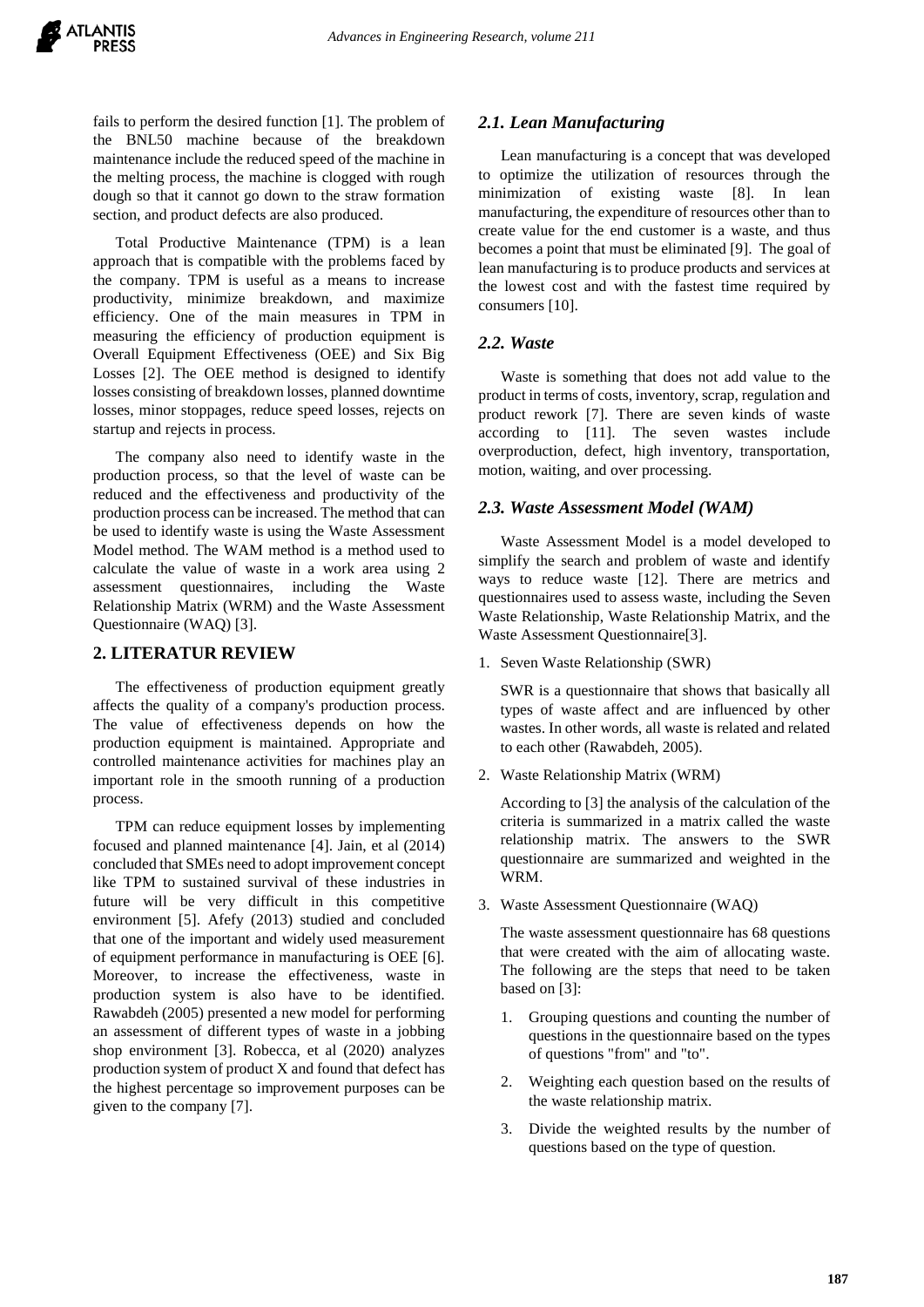

4. Calculate the total weighting score for each waste column  $(S_j)$  and calculate the total waste weighting score which is  $0(F_j)$ .

$$
Sj = \sum_{k=1}^{k} \frac{Wj.k}{Ni} = \frac{Wj.1}{N1} + \frac{Wj.2}{N2} + \dots + \frac{Wj.68}{N68}
$$
 (1)

Where :

- $Si = Score of each type of waste$
- $Wj$  = Weight of linkage between types of waste
- $K =$  Number of questions on the questionnaire
- $Ni = Number of Questions according to waste grouping$

$$
Fj = N - F_0 \tag{2}
$$

Where:

 $Fi = Total score of waste that is not worth 0$ 

 $N = Total number of questions$ 

 $F_0$  = Total waste score which is worth

- 5. Entering the results of the questionnaire question weighting scores (1, 0.5, 0) into each weight, then calculating the average value of the answers from the questionnaire weighting scores and entering them into the table.
- 6. Calculate the total score in each column of waste type (*Sj* ) and calculate the total waste weighting score which is 0 (*fj*).

$$
Sj = \sum_{k=1}^{k} X_k \frac{Wj.k}{N!}
$$
  
=  $X_1 \frac{Wj.1}{N1} + X_2 \frac{Wj.2}{N2} + \dots + X_{68} \frac{Wj.68}{N68}$  (3)

Where:

 $S_j$  = Total for the weight value of each type of waste

 $X_k$  = Score of answers to each question

 $W_i$  = Weight of relation between types of waste

 $K =$  Number of questions on the questionnaire

 $N_i$  = Number of Questions according to waste grouping

$$
f_j = N - Fo \tag{4}
$$

Where:

 $f_i$  =Number of weighted scores that are not worth 0

 $N =$  Total number of questions

 $F_0$  = Total weighted score which is 0

7. Calculate the initial indicator value for each type of waste  $(Y_j)$ .

$$
Y_j = \frac{s_j}{s_j} \times \frac{f_j}{F_j} \tag{5}
$$

Where:

 $Y_i$  Initial indicator value of each waste

*sj*= Total for the weight value of each type of waste

*Sj*= Score of each type of waste

 $f_j$  = Number of weighted scores that are not worth 0

 $Fj$  = Total score of waste that is not worth 0

8. Calculate the value of the final waste factor (Final) by entering the percentage value of the relationship between waste ( ) based on the total value of "from" and "to" in the WRM table, then the Final value is converted into percentage form so that it can be seen the sequence of waste from the value largest to smallest value.

$$
Y_j \text{Final} = Yj \times Pj \frac{sj}{sj} \times \frac{fj}{Fj} \tag{6}
$$

Where:

 $Y_j$  final = final waste factor

 $P_i$  = Percentage of the relationship between waste

# *2.4. Maintenance*

Maintenance is a combination of all technical and managerial activities on the life cycle of an equipment that is intended to maintain or return it to a condition where a system or production equipment continues to work according to its function [13]. There are two types of maintenance which are breakdown maintenance that is fixing if it breaks" and planned maintenance that is "repair before it breaks". [14].

#### *2.5. Total Productive Maintenance (TPM)*

Total Productive Maintenance (TPM) is a system developed to maximize equipment performance, create a productive maintenance system that optimizes the life cycle of production facilities, contributes to the improvement and availability of production facilities, avoids damage to production facilities through prevention activities with a management focus [15]. Total Productive Maintenance (TPM) is based on the pillars illustrated in Fig1.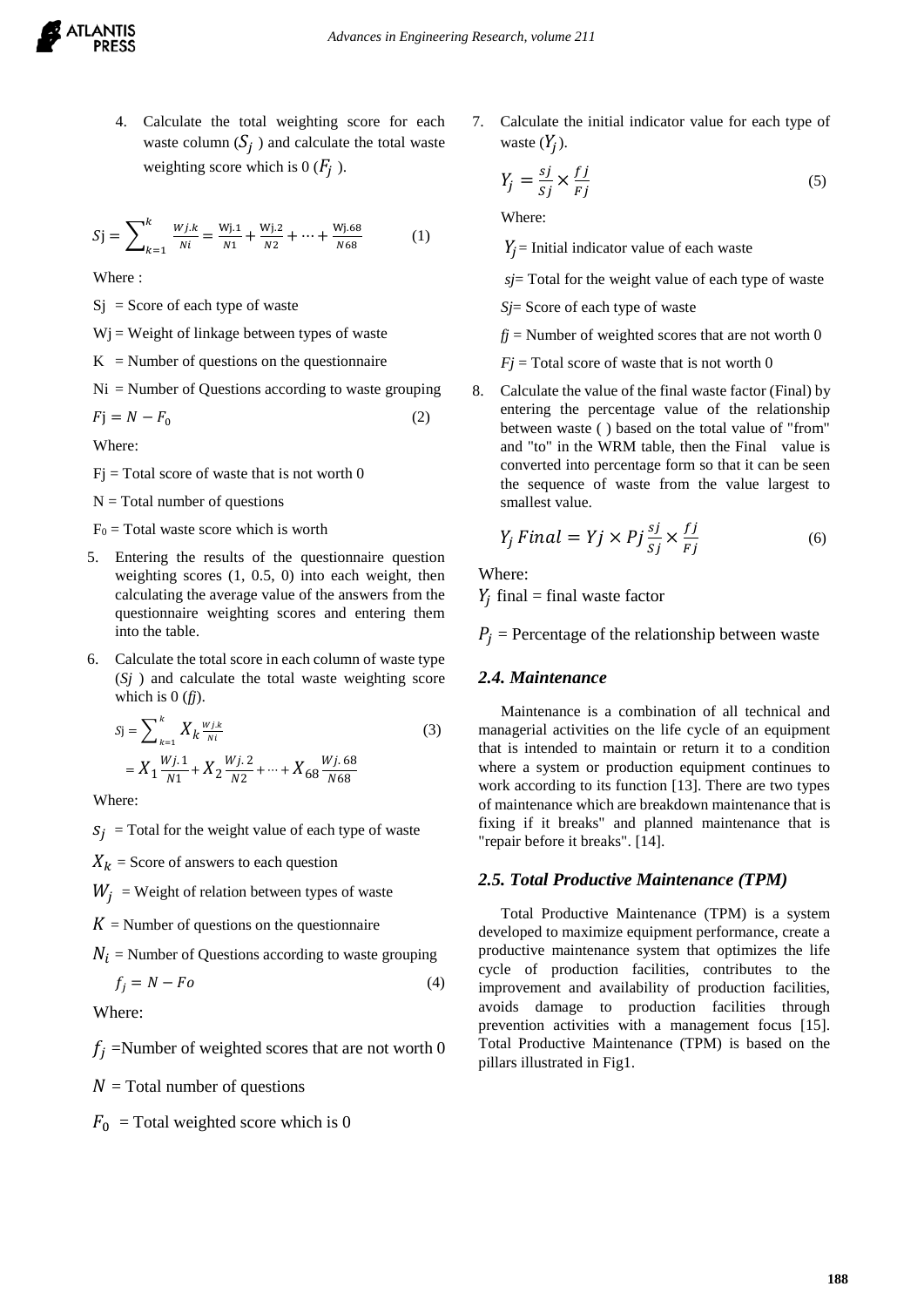

**Figure 1** Pillars of TPM.

#### *2.6. Overall Equipment Effectiveness*

Overall Equipment Effectiveness (OEE) is one of the main measures of TPM that shows how effectively machines and equipment are run [2]. Although the definition implies that OEE is a specific machine measure, it can also be used to measure the efficiency of a product line, a part of a plant, or even an entire plant [16]. OEE calculation is done by calculating the value of availability, performance efficiency, and Quality rate. The steps that must be taken to calculate the OEE value are:

*I.* Availableility  
Availability =
$$
\frac{Time \text{ Less Availableity Loss}}{Total Production Time} \times 100\%
$$
 (7)

*2.* Performance Rate

Performance rate  $=\frac{Time\text{ }less\text{ }Performance\text{ }loss}{Total\text{ }Platation\text{ }Time\text{ }x}$   $x100\%$  (8) **Total Production Time** 

*3.* Quality Rate Quality Rate  $=$ 

$$
\frac{Time\ less\ perform\ loss\ -Total\ Quality\ Loss\ Time}{Time\ Less\ Perform\ loss} \times 100\%\ (9)
$$

#### *4.* Calculation of OEE

 $OEE =$  Availability x Performance Rate x Quality Rate  $(10)$ 

#### *2.6.1. Six Big Losses*

One of the main goals of TPM and OEE programs is to reduce and/or eliminate the so-called Six Big Losses which are the most common causes of efficiency loss in manufacturing [17]. Six Big Losses consist of breakdown losses, planned downtime losses, minor stoppages, reduce speed losses, reject on startup losses and reject in process losses. Here's the formula for calculating six big losses:

1. Breakdowntime Losses

\nBreakdowntime = 
$$
\frac{Breakdowntime}{Total Production Time} \times 100\%
$$
 (11)

*2.* Planned Downtime (kerugian karena waktu downtime yang ditentukan)

Planned downtime = 
$$
\frac{Planned\ downtime}{Total\ Production\ time} \times 100\% \qquad (12)
$$

| 3. Reduce Speed Losses                                                                                     |      |
|------------------------------------------------------------------------------------------------------------|------|
| Reduced Speed = $\frac{Good Product}{Actual Output}$ - $\frac{Good Product}{Max Output}$ x100% (13)        |      |
|                                                                                                            |      |
| 4. Minor Stoppagess Losses<br>Minor Stoppages= $\frac{Minor\ Stoppage}{Total\ Production\ Time} \ge 100\%$ | (14) |
| 5. Rejects in Process Losses                                                                               |      |
| Rejects                                                                                                    |      |
| $\frac{Actual \ output \ per \ menit{it}}{Total \ Production \ time} \ x100\%$<br>Rejects in Process $=$   | (15) |
|                                                                                                            |      |
| 6. Rejects on Startup Losses<br>Rejects on Startup                                                         |      |
|                                                                                                            |      |
| Rejects on Startup $=$ $\frac{\overline{Actual~output~per~ment}}{\text{Total~Production~time}}$ x100%      |      |

#### *2.7. Whys's Analysis*

The 5 Why technique is done by asking "why" repeatedly 5 times so that the root of the problem can be found and the solution to the problem is clearer and more precise. The advantage of the 5 Why (5 Why) technique is that asking 5 Whys can help uncover the root of the problem so it is easier to fix it [11].

## *2.8. Diagram Pareto*

A Pareto chart is a bar graph that displays a graph of a problem sequentially according to the number of events [18]. The highest bar on the far left shows the problem with the highest value, then sequentially until the rightmost bar shows the problem with the lowest value [19].

### **3. METHODS**

This research was conducted for 4 months at the SMEs which is a company that produces plastic straws and cups. The data taken for this research is primary data. The primary data taken are time data related to machine working time and data for the WAM questionnaire. The main purpose of this study was to determine the effectiveness of the production equipment with OEE calculations and Six Big Losses as a TPM measurement tool and to find out the most dominant waste in the production process using the WAM method. Respondents used in WAM data collection were all operators and heads of production. While the data used for the calculation of OEE is data for 2 work shifts for 4 months.

#### **4. RESULT AND ANALYSIS**

After observing the plastic straw production process, the data needed for processing OEE, Six Big Losses, and WAM have been obtained. For data processing using WAM, two questionnaires, namely the Waste Analysis Seven (SWR) and the Waste Assessment Questionnaire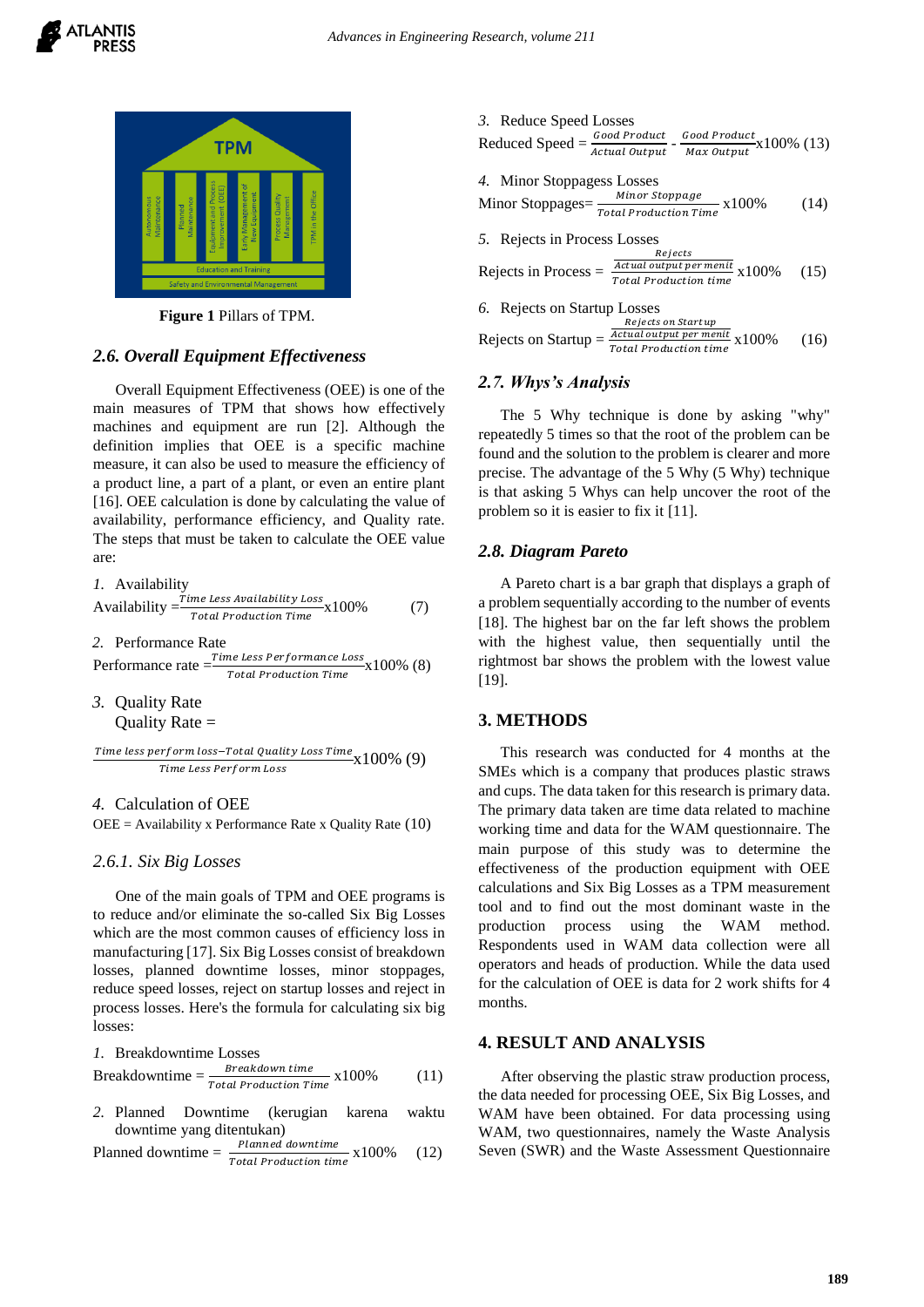

(WAQ) were filled in together with the six operators and the head of production.

## *4.1. Calculation of Six Big Losses*

To be able to calculate the effectiveness of production equipment with OEE, the value of each loss must be known first. The data used in calculation are shown in table 1 until table 3.

| Month          | Number<br>of days | Machine<br>Working<br>Shift<br>Time<br>(minutes)<br>1 |     | Break down<br>Time per<br>(minutes) | Minor<br>Stoppages per<br>Shift (minutes) |                |
|----------------|-------------------|-------------------------------------------------------|-----|-------------------------------------|-------------------------------------------|----------------|
|                |                   |                                                       |     | $\overline{c}$                      | 1                                         | $\overline{c}$ |
|                | 26                | 24960                                                 | 103 | 82                                  | 54                                        | 40             |
| $\mathcal{P}$  | 24                | 23040                                                 | 76  | 36                                  | 63                                        | 25             |
| $\overline{3}$ | 26                | 24960                                                 | 595 | 95                                  | 63                                        | 31             |
| 4              | 25                | 24000                                                 | 68  | 70                                  | 37                                        | 38             |

| Table 2. Machine Cycle Time and Production Time. |  |  |  |  |  |  |  |  |
|--------------------------------------------------|--|--|--|--|--|--|--|--|
|--------------------------------------------------|--|--|--|--|--|--|--|--|

| Actual<br>Cycle<br>Time<br>(minutes) | Ideal<br>Cycle<br>Time<br>(minutes) | Planned<br>Down<br>Time<br>(minutes) | Load-ing<br>Time<br>(minutes) | Total Pro-<br>duction Time<br>(minutes) |
|--------------------------------------|-------------------------------------|--------------------------------------|-------------------------------|-----------------------------------------|
| 0,001                                | 0,0009                              | 240                                  | 24720                         | 24441                                   |
| 0,0009                               | 0,0009                              | 240                                  | 22800                         | 22600                                   |
| 0.001                                | 0,0009                              | 240                                  | 24720                         | 23936                                   |
| 0.0009                               | 0.0009                              | 240                                  | 23760                         | 23547                                   |

**Table 3.** The Amount Output.

| Month | Output<br>(unit) | Defect<br>(unit) | <b>Good Product</b><br>(unit) |
|-------|------------------|------------------|-------------------------------|
| Maret | 25632000         | 115532           | 24441                         |
| April | 25164000         | 240              | 22600                         |
| May   | 24372000         | 240              | 23936                         |
| June  | 2509200          | 240              | 23547                         |

The data that shown above is used to calculating the equipment effectiveness using OEE and Six Big Losses. After calculating the six losses with equations 12 to 17, the results are obtained as in Fig 2.



**Figure 2.** Pareto Chart of Six Big Losses

It can be seen from Fig. 2, the losses that get the highest percentage value are reduce speed losses with 73%. So this loss will be analyzed using 5 why's analysis to find the most basic root cause. The waste that related to this loss is waiting and defect. Thus, the speed of the machine to produce a unit of straw is decreasing and defect causes the company can't reach the target amount of total product. Therefore, the percentage of machine speed losses is so high.

After being analyzed using 5 why's analysis, 5 root problems were found. Based on the results of the analysis, the proposed improvement is given to the company. The root of the problem and proposed improvements are as follows:

- 1. There is a policy of only 3 operators/shift. Companies are advised to increase the number of operators for one shift.
- 2. There is no SOP of machine maintenance. Companies are advised to make SOPs regarding maintenance or change their type of maintenance to preventive or periodic maintenance. In addition, it is recommended to implement the pillars of TPM in the form of autonomous maintenance and planned maintenance.
- 3. The door to the production room is always open. Companies are advised to implementing the TPM pillar in and implementing 5S in the form of seiketsu and seiso.
- 4. There is no SOP regarding material composition. Companies are advised to implement the 5S (seiketsu) program by developing SOPs regarding the standard composition of appropriate material mixing.
- 5. Production room and warehouse are combined into one. Companies are advised to apply the 5S (Seiso) principle so that the production room environment remains neat, safe and clean. Companies should implement TPM Pillars in the form of safety, health, and environment.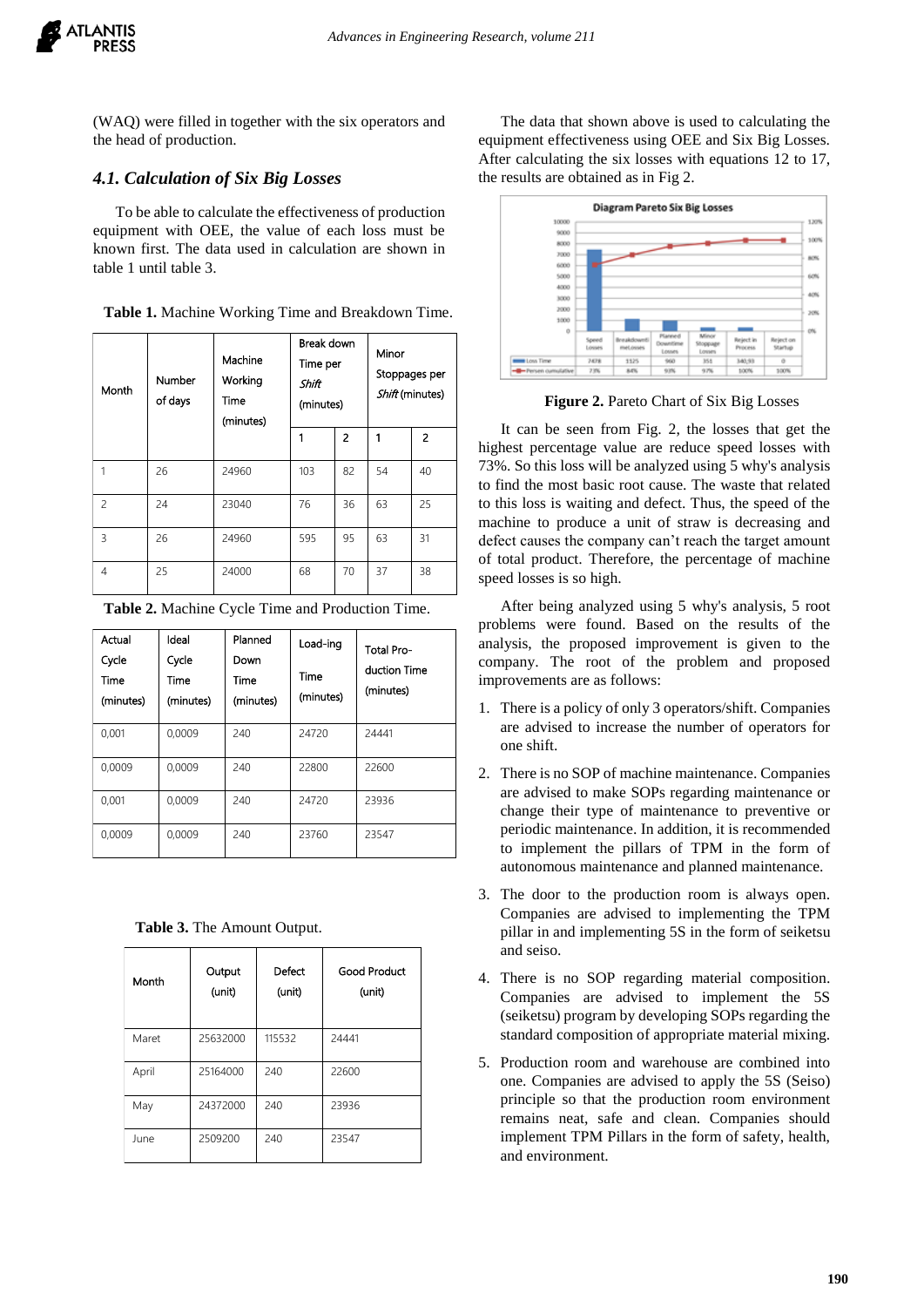

# *4.2. Calculation of Overall Equipment Effectiveness (OEE)*

Based on existing data, the OEE calculation is carried out using the formula in equations. The results of the calculation of the three elements of OEE namely availability, performance rate and quality rate are then entered into the histogram as shown in Figures 2 to 5.



#### **Figure 3**. Histogram of Availability

It can be seen in Fig3, the availability value of four months has reached the ideal standard set by the Japan Institute of Plant Maintenance (JIPM), which is more than 90%. The highest availability value is in April, which is 98.44%. This is because the comparison between machine downtime and total production time in April can be said to be the highest compared to other months.



**Figure 4.** Histogram of Performance rate

The average of performance rate for four months is ideal based on standard of JIPM. The performance rate value on May which is still below the standard indicates that the machine is still not optimal in producing a product in the production process. The low value of the performance rate is caused by the low number of products produced per day.



**Figure 5** Histogram of Quality rate

The quality rate value for the BNL50 engine in April and June is included in the ideal criteria in the JIPM standard. This shows that the machine has a fairly optimal ability to produce products that are not defective or according to standards. However, for March and May, the quality rate value is still below the standard. This is due to the total production results in March which were far from the ideal total production, while the defect products produced by the machine were quite high*.*

Then after calculating the three elements above, the OEE value can be known. As in Fig. 6, the average of OEE value is ideal, which is 87.40%. The low value of the performance rate on May greatly affects the low value of the OEE. The value of the performance rate is caused by high reduced speed losses, so the length of time for the production of straws on the machine per minute or the cycle time of the machine is very slow. Thus, the number of straw products produced is still low when compared to the ideal number of products according to the company



**Figure 6**. Histogram of OEE

## *4.3. Identification of waste using the Waste Assessment Model*

Data from SWR is used to calculate the weight of the Waste Relationship Matrix (WRM) which will then be used as the basis for the weighting of WAQ. The results of the weighting of the SWR questionnaire data filled into the WRM matrix are shown in the Table IV.

**Table 4.** Waste Weight Result With RWM

| F/T           | $\mathbf 0$    | I              | D              | M              | T              | $\mathbf{P}$   | W              | <b>Score</b> | $\frac{0}{0}$ |
|---------------|----------------|----------------|----------------|----------------|----------------|----------------|----------------|--------------|---------------|
| $\mathbf 0$   | 10             | $\overline{2}$ | $\overline{4}$ | $\overline{4}$ | $\overline{4}$ | $\overline{0}$ | $\overline{4}$ | 28           | 13            |
| I             | $\overline{4}$ | 10             | $\overline{2}$ | 2              | $\overline{4}$ | $\overline{0}$ | $\mathbf{0}$   | 22           | 10            |
| D             | $\overline{2}$ | $\overline{4}$ | 10             | $\overline{2}$ | $\overline{4}$ | $\overline{0}$ | 6              | 28           | 13            |
| M             | $\mathbf{0}$   | $\overline{2}$ | 6              | 10             | $\overline{0}$ | 10             | 10             | 38           | 17            |
| T             | $\overline{4}$ | $\overline{2}$ | $\overline{2}$ | 6              | 10             | $\overline{0}$ | 10             | 34           | 15            |
| P             | 6              | 6              | $\overline{4}$ | 10             | $\overline{0}$ | 10             | 10             | 46           | 21            |
| W             | 6              | 8              | $\overline{2}$ | $\overline{0}$ | $\overline{0}$ | $\overline{0}$ | 10             | 26           | 12            |
| <b>Score</b>  | 32             | 34             | 30             | 34             | 22             | 20             | 50             | 222          |               |
| $\frac{0}{0}$ | 14             | 15             | 14             | 15             | 10             | 9              | 23             |              |               |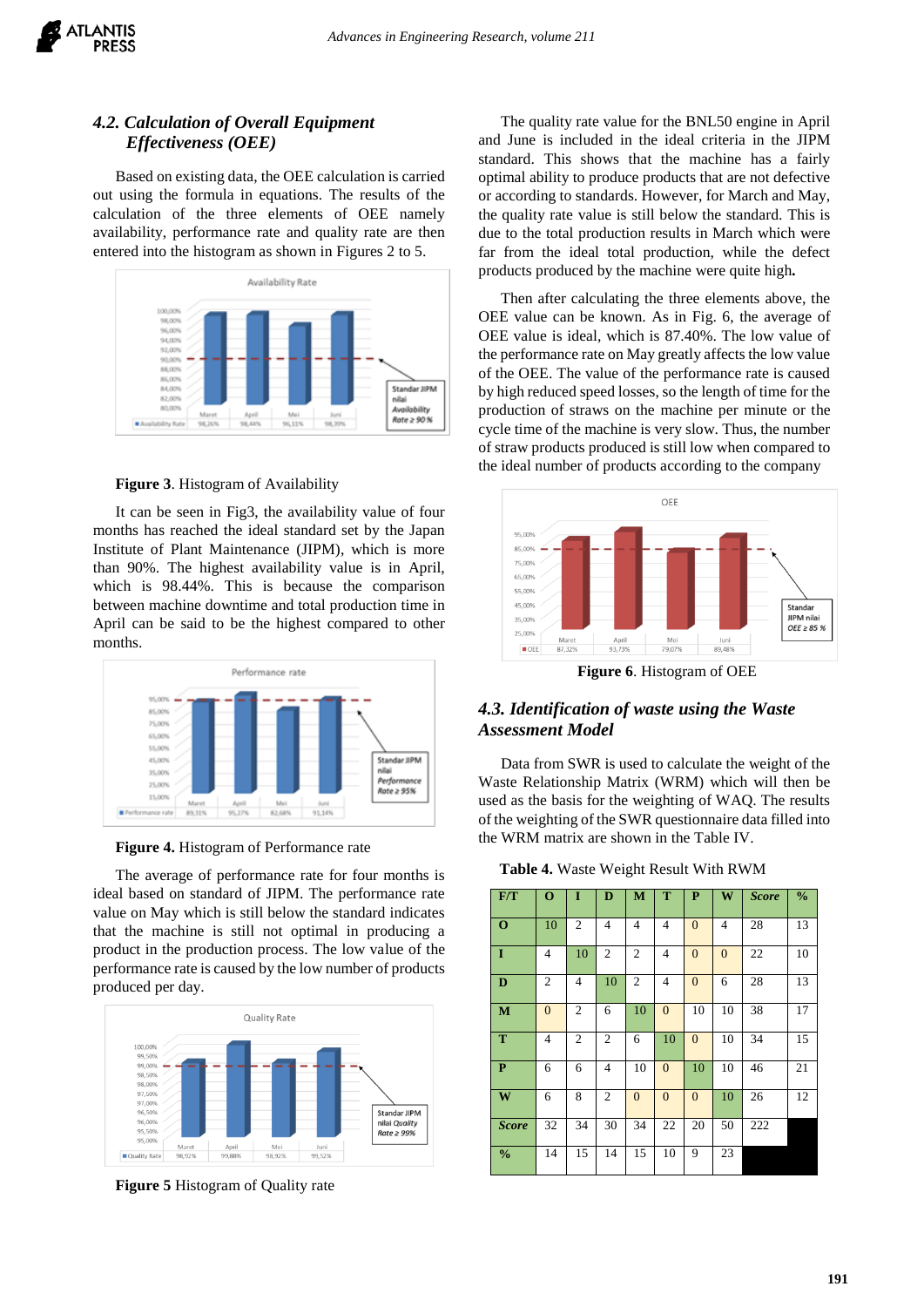From the results of the WRM calculation, it is found that the highest value of waste from is From Process with a value of 21%. So it can be said that the waste that has the most influence on the emergence of other wastes in the production process is process waste.. While the highest value for waste is To Waiting with a value of 23%. That way, it can be said that waste waiting is the biggest waste that arises from the straw production process.



**Figure 7** Pareto Chart of Final Result Waste Based on WAQ

After weighting the WAQ questionnaire to the final result calculation in the form of a percentage of each waste. Thereafter the results were analyzed using a Pareto chart to found the most critical waste. Based on pareto chart, waiting is the most critical waste with 73% final percentage. To provide suggestions for improvement, the highest waste is analyzed with 5 why's analysis and then proposed improvements are made. The proposed improvements given to companies related to the highest waste are the application of the TPM pillar in the form of autonomous maintenance and planned maintenance as well as implementing 5S in the form of seiketsu and seiso.

## *5.* **CONCLUTION**

The application of TPM is expected to reduce losses in the production process and reduce constraints on the production equipment used. Basically, the purpose of implementing TPM is to reduce losses associated with the manufacturing system to increase overall production effectiveness. Based on the calculation results of OEE, Six Big Losses and Waste Assessment Model, it can be concluded that the pillars of TPM have not been implemented properly so that the effectiveness of production equipment is still below the ideal standard. This is indicated by the presence of losses with a high percentage such as reduce speed losses. In addition, the waste that has been discussed previously also shows that the application of TPM needs to be considered properly. if the company implements TPM properly, then the machine will not experience breakdowns and minor stoppages which result in slower total production that indicates a reduced machine speed. As well as many defective products, it also indicates that machine parts need to be given maintenance to produce more good products.

To increase the effectiveness of production equipment and reduce the level of waste in the production process, the company can consider an improvement program,

namely by implementing the Pillars of TPM in the form of safety, health, and environment, Auntonomous and Planned Maintenance or implementing 5S in the form of Seiketsu, Seiso, and Seiton to control the condition of the machine and keep the production room always neat and clean to avoid engine trouble. Repair activities are expected to be implemented continuously with the help and support of all parties within the company so that the repair activities carried out run smoothly. This research is only a recommendation to the company so that it is hoped that further research can implement the research results and provide follow-up on the developments obtained by the company in order to complete the shortcomings of this research

#### **ACKNOWLEDGMENT**

I am express my gratitude to all operators and production heads of the SMEs company for all the help, permission, kindness in helping me to collect data.

#### **REFERENCES**

[1] S. Modgil and S. Sharma, "Total productive maintenance, total quality management and operational performance An empirical study of Indian pharmaceutical industry," J. Qual. Maint. Eng., vol. 22, no. 4, pp. 353–377, 2016.

[2] M. O. Brie, TPM and OEE. Limerick: LBS Partners Nexus Innovation Centre Tierney Building University of Limerick Limerick, Ireland, 2015.

[3] I. A. Rawabdeh, "A model for the assessment of waste in job shop environments," Int. J. Oper. Prod. Manag., vol. 25, no. 8, pp. 800–822, 2005.

[4] R. Sharma, "Overall equipment effectiveness measurement of TPM manager model machines in flexible manufacturing environment: A case study of automobile sector," Int. J. Product. Qual. Manag., vol. 26, no. 2, pp. 206–222, 2019.

[5] A. Jain, R. Bhatti, and H. Singh, "Total productive maintenance (TPM) implementation practice: a literature review and directions," Int. J. Lean Six Sigma, vol. 5, no. 3, pp. 293–323, 2014.

[6] I. H. Afefy, "Implementation of total productive maintenance and overall equipment effectiveness evaluation," Int. J. Mech. Mechatronics Eng. IJMME-IJENS, vol. 13, no. 01, pp. 69–75, 2013.

[7] J. Robecca, I. Made Aryantha Anthara, M. Silaban, and M. R. Situmorang, "Product Quality Improvement by Using the Waste Assessment Model and Kipling Method," IOP Conf. Ser. Mater. Sci. Eng., vol. 879, no. 1, pp. 0–5, 2020.

[8] R. Sundar, A. N. Balaji, and R. M. Satheesh Kumar, "A review on lean manufacturing implementation